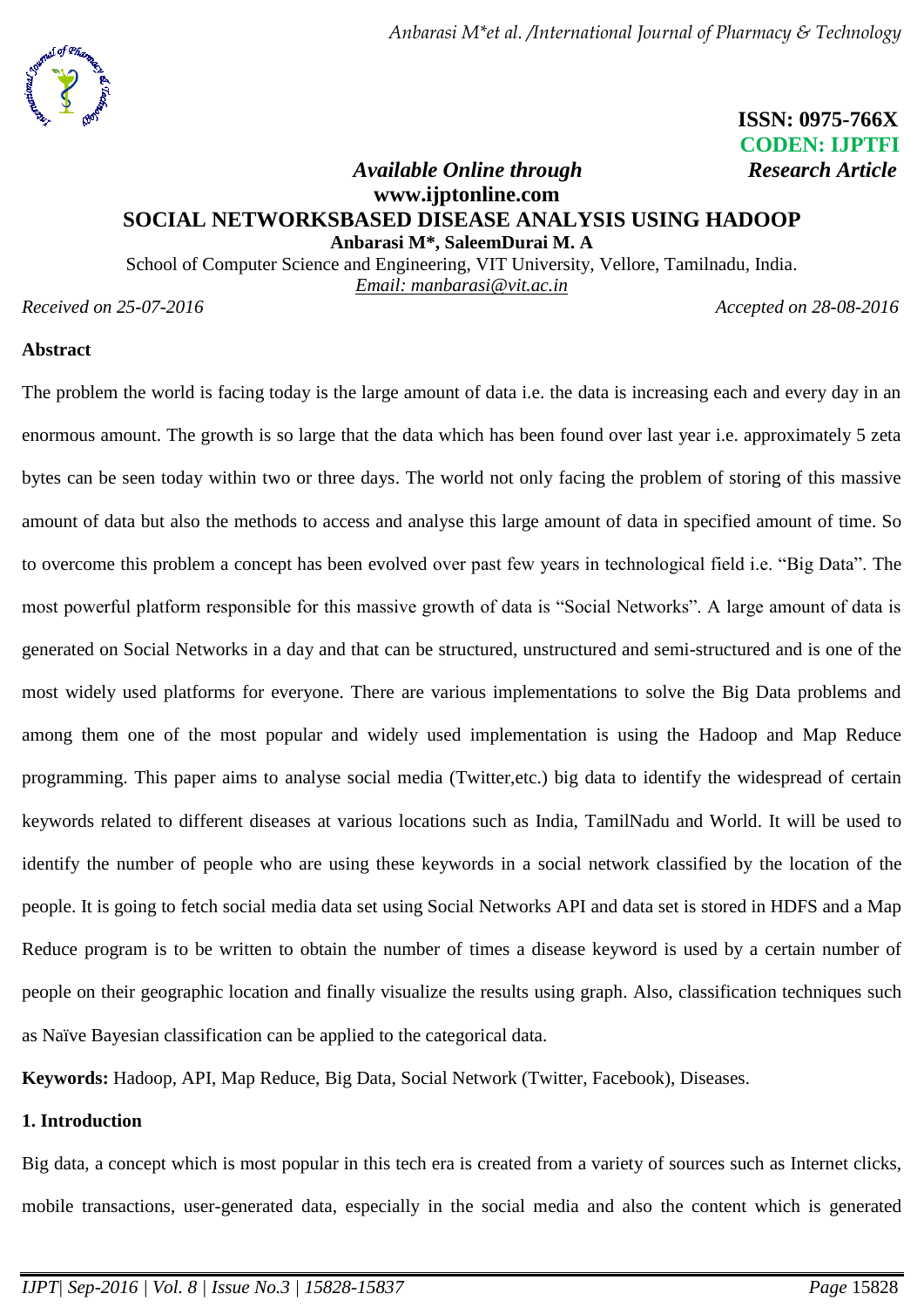#### *Anbarasi M\*et al. /International Journal of Pharmacy & Technology*

through the bank transactions and market demands. Apart from these sectors such as health care, engineering, and many more add to big data environment. The data obtaineed from various sources requires the use of powerful computational tools or applications which can view trends within or in between these large datasets. Data anlysis and new insights created from this data information can be very beneficial in stastical analysis, surveys or the sources where we can find an enormous amount of data, which can add a value to the data obtained in real time and also narrowing the gap between the useful information and time.

In current scenario the technological improvements have introduced a very huge amount of data from distictive domains such as social media, health care, user generated content over internet, etc.The term "Big Data" was coined when scientists saw a massive data over social media such as Twitter. The definition of this huge volume of data over Twitter or in general is much different than the traditional form of data. It has unique characteristics over traditional form of data. Big data can be structured, semi structured, or unstructured thus requires perceptive techniques for analysis. The advances in new technology requires creation of new systems and architectures for the collection, storage and processing of data and algorithm mechanisms to be carried out during the whole process, this is where Hadoop software framework comes under use. Twitter is an online social media network where anyone can register and can do share or post a message which is 140 characters or less called tweets. It is a platform where people from all over the world commute and stay connected to each other by tweeting or exchanging the latest and frequent messages. People follow others from all over the world and get themselves updated known as followers. Furthermore, the Tweets have been created on day to day basis of conversations, news, comments on some events, movies, politics, life, catastrophic events, wars, diseases. Recently there is massive increase in volume of data that the existing technologies will be inefficient to handle this growth. The daily tweets accumulate in huge volume of data, if this kind of data is analyzed in sophisticated way, it can be of great use for us and provides various useful information for decision making. This paper aims to present a Java-Hadoop application developed for big data analytics. The definition of the big data is first introduced followed by a discussion of some attributes regarding big data analytics. A systematic framework is presented to extract important information from big dataset using Hadoop Java Eclipse application on an Oracle Linux OS. The rest of the paper is organized as the follows: Section (II) presents the literature review related to the big data analysis past researchers. Section (III) contains the proposed framework, while the results, and the discussion are in the subject of Section (IV). Finally, section (V) concludes the paper and directions for further work.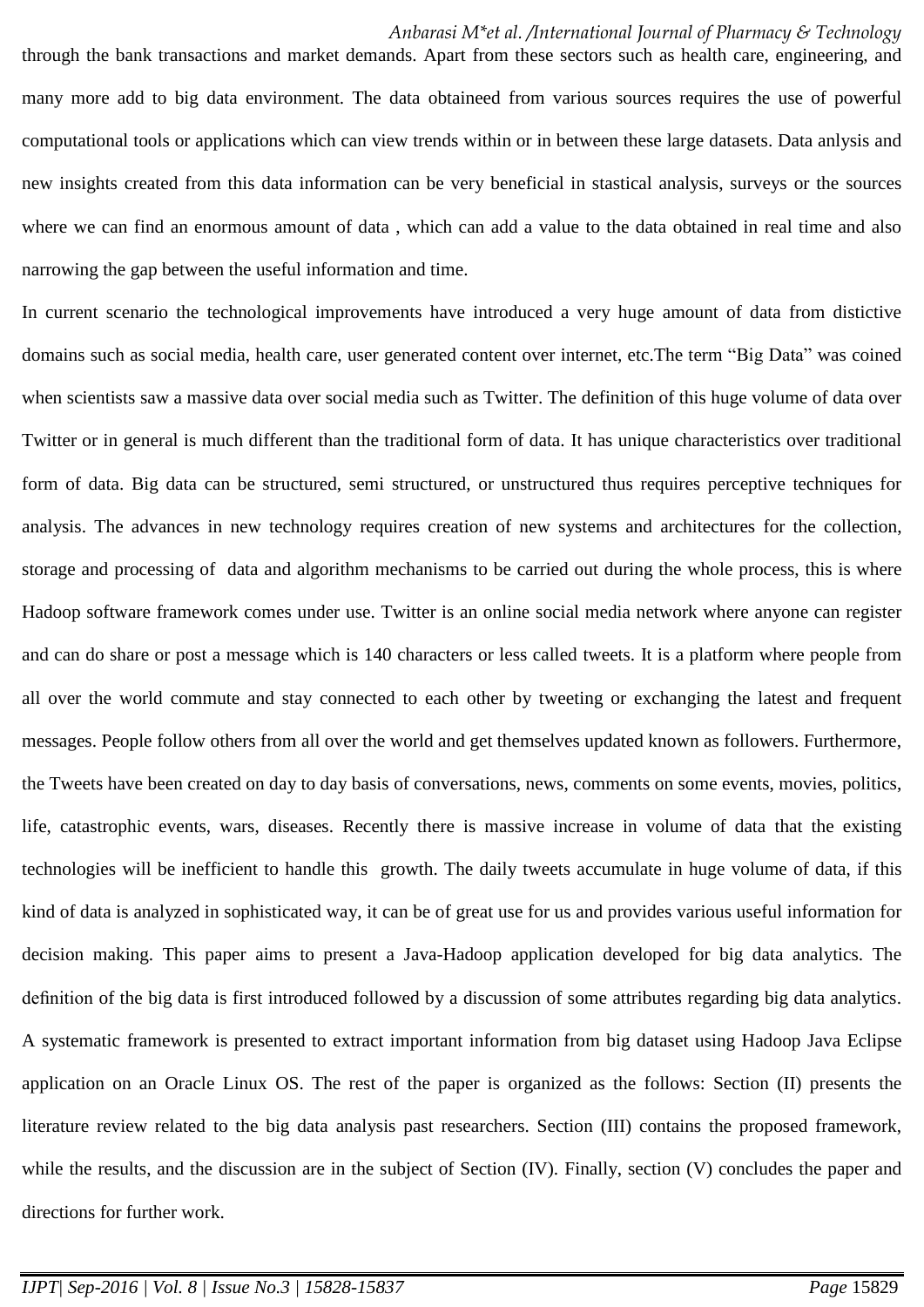#### **2. Literature Review**

Manoj Kumar Danthala (February, 2015) published a paper which discusses the term 'Big Data' and how it can be used for social media data. In the paper he has discussed that 'BIG DATA' has been getting much importance in different industries over the last year or two, on a scale that has generated lots of data every day. Big Data is a term applied to data sets of very large size such that the traditional databases are unable to process their operations in a reasonable amount of time. It has tremendous potential to transform business and power in several ways. Here the challenge is not only storing the data, but also accessing and analyzing the required data in specified amount of time. He has argued about the massive increase in amount of data that is being generated since 2005 and how the term big data evolved after that. The term big data refers to the data that is generating around us everyday life. It is generally exceeds the capacity of normal conventional traditional databases. For example by combining a large number of signals from the user's actions and those of their friends, Facebook developed the large network area to the users to share their views, ideas and lot many things. The major characteristics and challenges of big data are Volume, Velocity and Variety. These are called as 3V's of big data which are used to characterize different aspects of big data. The "Velocity" is defined as the speed at which the data is created, modified, retrieved and processed. This is one of the major challenges of big data because the amount of time for processing and performing different operations are considered a lot when dealing with massive amounts of data. Traditional databases are incapabable of processing this data and hence another major challenge is the volume. The second challenge is the "Volume" i.e amount of data which is processed. There are many business areas where we are uploading and processing the data in very high rate in terms of terabytes and zeta bytes. If we take present statistics, every day we are uploading around 25 terabytes of data into facebook, 12 terabytes of data in twitter and around 10 terabytes of data from various devices like RFID, telecommunications and networking. The storing process requires large clusters and large servers with high bandwidth. Here the problem is not of storing but also the processing which is a major issue nowadays in organisations. Third callenge is the "Variety" i.e. the data can be of any form like structured, semi-structured or unstructured. The data generated from Facebook or Twitter gives ypu the information about the sentiment analysis while the sensory data will give you information about how a product is used and what are the mistakes. So this is the major issue to process information from different sets of data. Big data "Veracity" refers to the biases, noise and abnormally in data. It is the data that is being stored, and mined meaningful to the problem being analysed. In other words, Veracity can be treated as the uncertainty of data due to data inconsistency and incompleteness, ambiguities,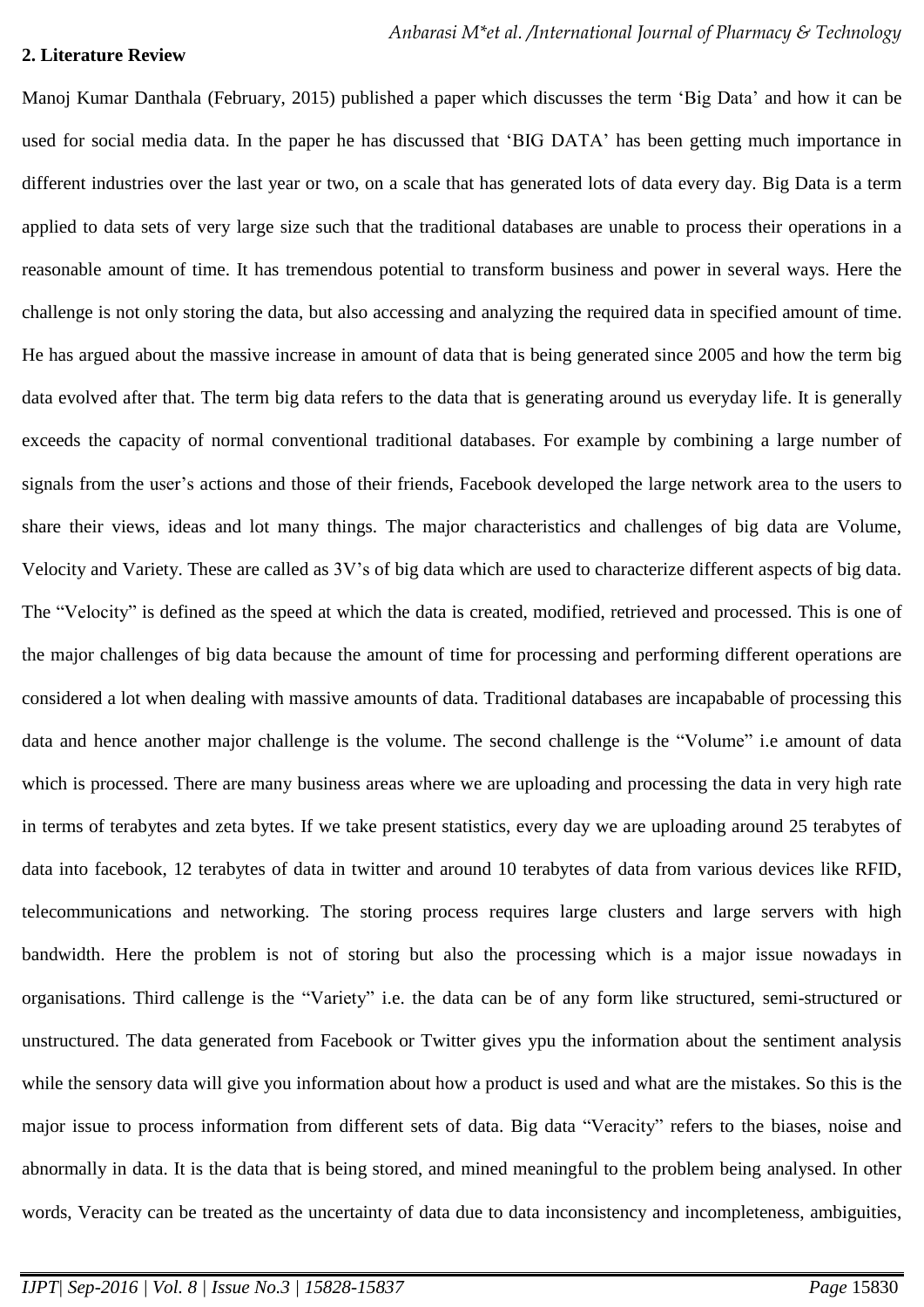#### *Anbarasi M\*et al. /International Journal of Pharmacy & Technology*

latency, model approximations in the process of analysing data. After that he discussed about Hadoop and Map Reduce an open source framework for solving the big data challenges.One of the popular implementation to solve the above challenges of big data is using Hadoop. Hadoop is well-known open-source implementation of the MapReduce programming model for processing big data in parallel of data-intensive jobs on clusters of commodity servers. It is highly scalable compute platform. Hadoop enables users to store and process bulk amount which is not possible while using less scalable techniques. Twitter, one of the largest social media site receives tweets in millions every day in the range of Zettabyte per year. This huge amount of raw data can be used for industrial or business purpose by organizing according to our requirement and processing. Also in the paper he provides a way of analyzing big data such as twitter data using Apache Hadoop which will process and analyze the tweets on Hadoop clusters. This also includes visualizing the results into a pictorial representations of twitter users and their tweets.The paper proposes three modules for finding and performing operation on social media data sets.The main scope of the paper is to analyzing and fetching the Twitter IDs of those users whose statuses have been retweeted the most by the user whose tweets are being analyzed. First the system involves collecting the tweets from the social network using the twitter API's. Then second, this consists of standard platform as Hadoop to solve the challenges of big data through MapReduce framework where the complete data is mapped to frequent datasets and reduced to smaller sizable data to ease of handling. And finally includes analysing the collected tweets and fetching the Twitter IDs of those users whose statuses have been retweeted the most by the user whose tweets are being analysed[1]. Sultan Alenezi and Saleh Mesbah(October, 2015) published a paper which developed a Java-Hadoop application. The paper aims to analyze social media big data to identify the widespread of certain keywords. A Java-Hadoop application is developed to analyze data obtained from Twitter social network. The application is used to identify number of people (Tweets) who mentioned specific medical keywords (e.g. Cancer) classified by location. The application is developed using Java Eclipse on CentOS Linux operating System and runs on Oracle Virtual Machine. The analysis aims to help in decision making according to the number of people tweeting about cancer or any related word (like tumor) and analyze them according to their cities all over the world. The results are used to create a GIS layer to spatially enhance the visualization of the obtained results [2]. Manoj Kumar Danthala andDr. Siddhartha Ghosh(May, 2015) published a paper for Twitter analysis of data using Apache Hadoop and Visualizing using BigInsights.Here in the paper twitter data, which is the largest social networking area where data is increasing at high rates every day is considered as big data. This data is processed and analyzed using InfoSphere BigInsights tool which bring the power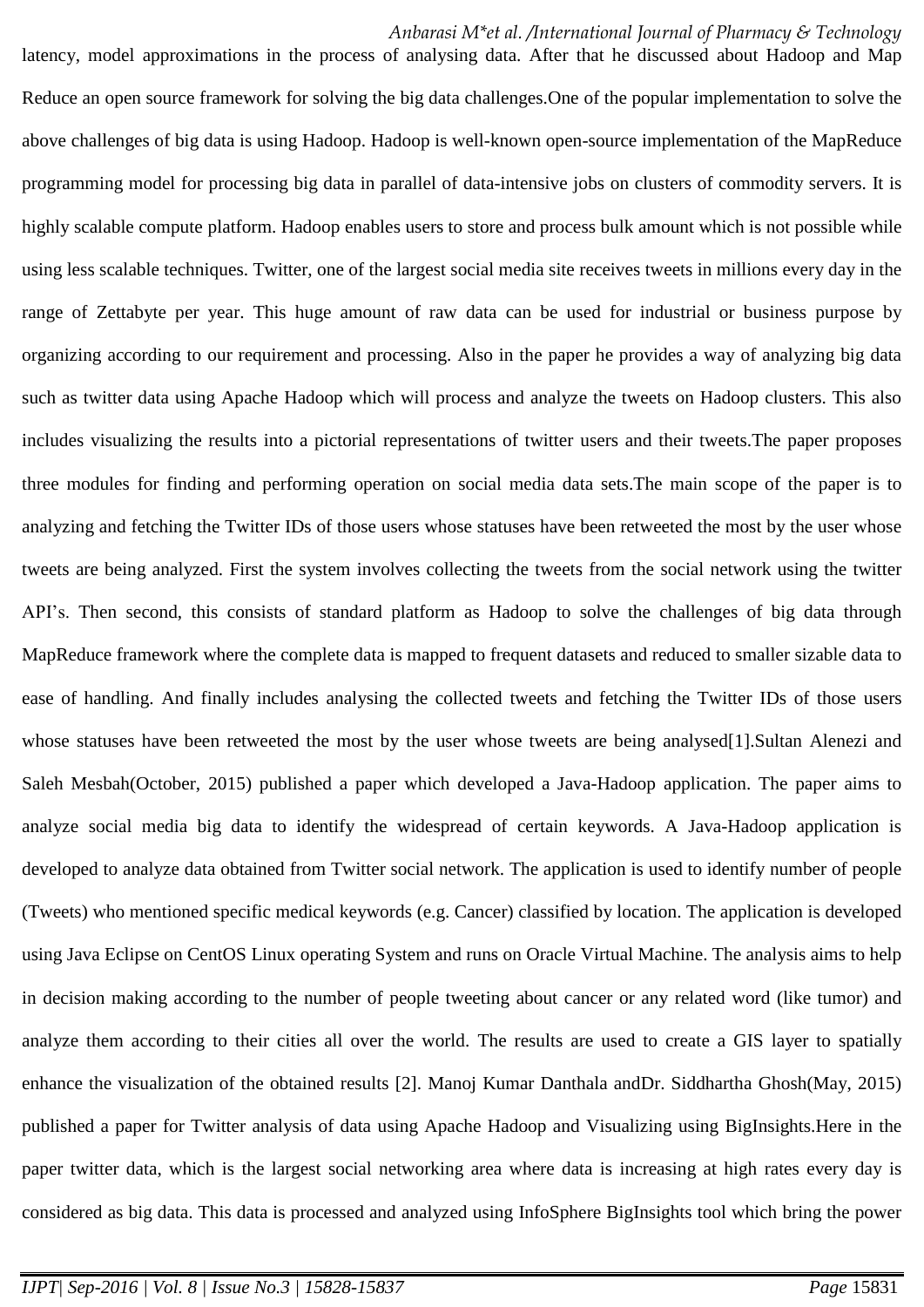*Anbarasi M\*et al. /International Journal of Pharmacy & Technology* 

of Hadoop to the enterprise in real time. This also includes the visualizations of analyzing big data charts using big sheets [3]. IlkyuHa, BonghyunBack and ByoungchulAhn (2015) published a research article on "Map Reduce functions to analyze Sentiment Information from Social Big Data". In this paper they have discussed about opinion mining and how Hadoop Map Reduce model can be used for this system.Opinion mining which extracts large amount of opinion information from social media data is gaining so much popularity in research area. In particular, opinion mining has been used to understand the true meaning and intent of social networking siteusers. It requires special techniques to collect, store and process of data and extract meaningful information from them. Therefore, in this paper, they propose a method to extract sentiment information from various types of unstructured social media text data from social networks by using a parallel Hadoop Distributed File System(HDFS) to save social multimedia data and using Map Reduce functions for sentiment analysis.The proposed method has stably performed data gathering and data loading and maintained stable load balancing of memory and CPU resources during data processing by the HDFS system [4]. Prachi Gokhale Pradnya Kulkarni University at Buffalo made a paper on"Twitter Data Analysis: Hadoop2 MapReduce Framework". The paper was aimed to find the IPL trends from Twitter. They used the MapReduce programming model and Hadoop Framework for storing and processing of data. And finally used R studio for visulization using graphs [5].

### **3. Framework for the Proposed System**

### **3.1 Architecture**



**Fig. 1: Proposed System Architecture.**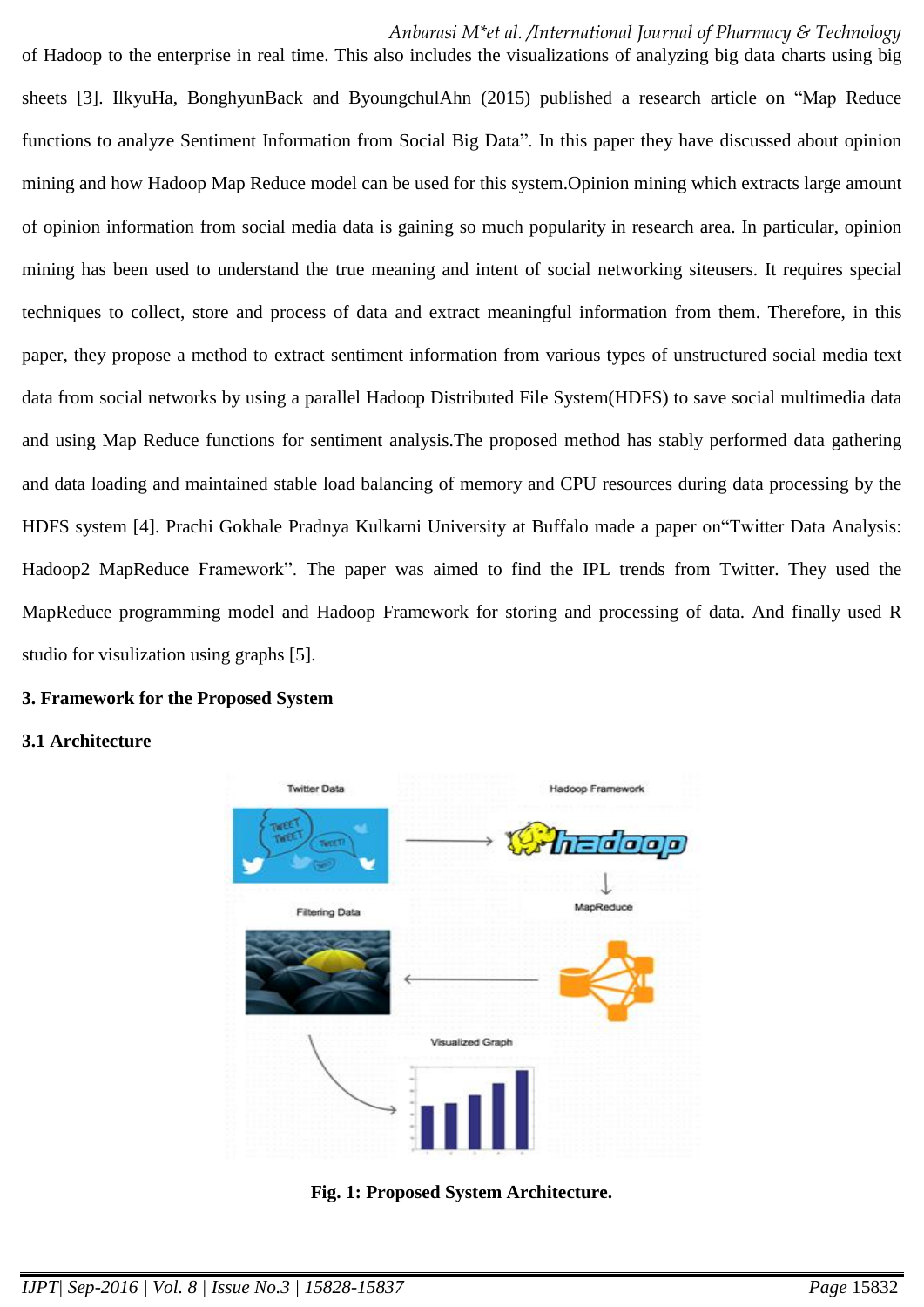- 1. Data Sets: First we gather data sets from social network website especially Twitter. We can also get raw data set from snap repository for analysis purpose. But we are fetching dataset from Twitter only. We are using mahout for fetching the Twitter dataset through Eclipse IDE console.
- 2. UBUNTU: Linux OS i.e. UBUNTU 12.04. is used for implementing the whole paper work as it is open source and its more easier to work in Linux than any other OS like windows for Big Data papers.
- 3. Hadoop Framework: The Hadoop architecture will play a most important role in as it is the framework which is going to store the whole dataset. Hadoop Framework 2.7.2 supported by Java 1.7.2 version is used. The data sets are stored on HDFS.
- 4. Map Reduce: The whole processing of data takes place in map reduce programming model of Hadoop. Code is written in Java using Eclipse Luna where all Hadoop libraries are imported and Maven and POM (Paper Object Model) is used for all this java programming purpose.
- 5. Visualized Graph : A java program with all the libraries required for generating a bar graph are imported and the output is visualized and can be filtered in various ways.

The filtering is done on the basis of disease dataset and the bar graph will be generated for all the common disease which we have provided through raw sample dataset.

### **3.2 Framework**



**Fig.2: Proposed System Framework.**

- 1. Collecting raw data sets related from Social Networks API or SNAP Stanford University repository.
- 2. Store the data sets in HDFS (Hadoop Distributed File System).
- 3. Split the data up and store at the collection of machines known as cluster.
- 4. Next step is to process the data rather than retrieving data from Node server.
- 5. Process with Map Reduce programming, where files are broken into chunks and parallel data processing is performed.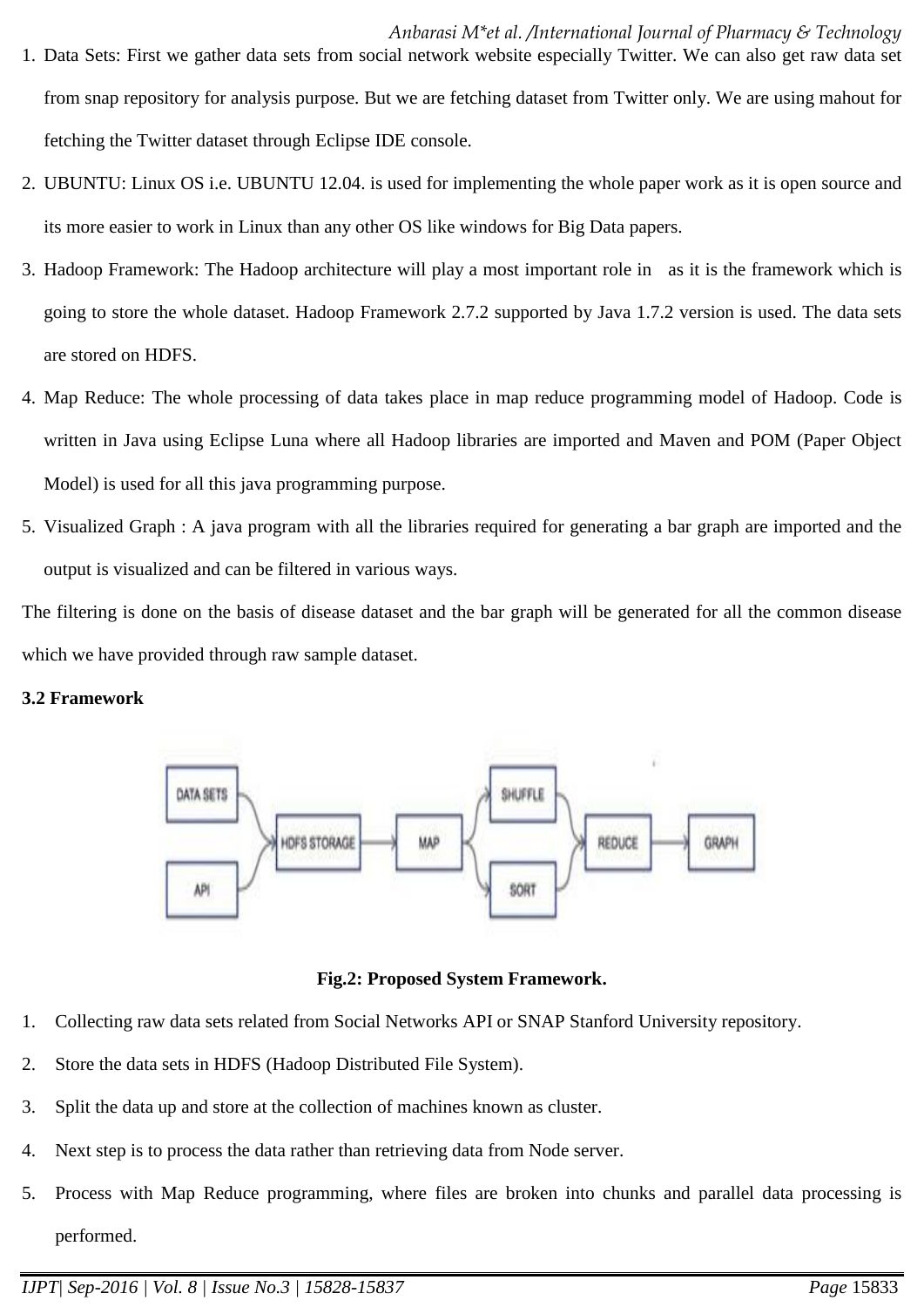- *Anbarasi M\*et al. /International Journal of Pharmacy & Technology*
- 6. As the data already owns the cluster, so we can process in that place.
- 7. Data is mapped and later data is reduced (Map Reduce).
- 8. Obtained results will be in the form of (Key, Value) pairs.
- 9. Filter the data on the basis of disease dataset and visualization can be done for different location on the basis of disease and tweets in form of Bar Graph.
- 10. Compare the different graphs obtained as a final result and the trending disease or the most common disease tweeted by the people can be seen as a core part of the paper.

### **3.3 Module**



**Fig. 3: Map Reduce module.**

- 1. The initial step of map reduce job is to get the input data or raw data where stored data file is broken down in to chunks. Map Reduce processes the data in parallel as it is the core functionality of Map Reduce programming model. In serial processing of data it will take a lot of time so map reduce is preferred.
- 2. After the input data file, the we will feed data to mapper class which will split it according to key value pair. In our case each word acts as a key and the occurrence of word will act as a value. The mapper program will generate the intermediate keys in the form of key value pairs.
- 3. The reducer class starts with shuffling and sorting of key values. The reducer program will sort the data according to key. The sorting of data is done in alphabetical order and in ascending order.
- 4. Now the job of Reducer comes in where the sorted keys with the number of occurrences will be merged together. Here the reducer will merge the key and the number of values it is having of a particular key and group them together.
- 5. Finally after mapping and reducing, the output file will be generated with each key and its value count in alphabetical order.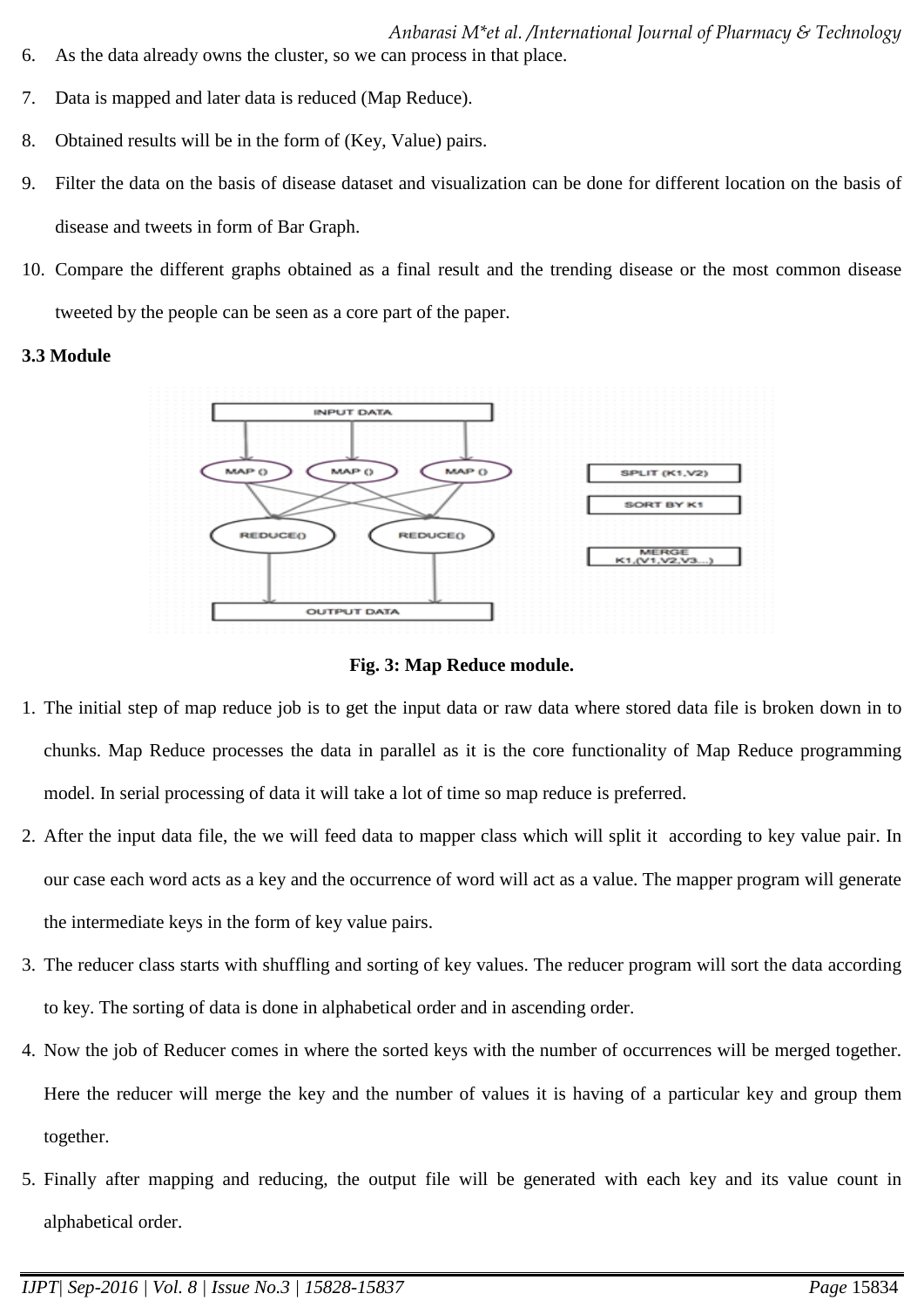6. Now we can use this output file for filtering the key and values which are required by us for the analysis purpose.

We have filtered the map reduce output by comparing it with the raw disease dataset.

## **4. Results & Discussions**

1. The initial output we get from fetching data from Twitter is saved in "tweets.txt". The process of fetching data from Indian server took time like 200 tweets in 10 mins, comparing to general server ( random fetching from any countries ) took 1000 tweets in less than 5 minutes.

| <b>Hadoop</b> File Edit View<br><b>Actions</b>                                                                                                                                                                                                                                                                                                                                                            | Help<br>Devices<br>Develop<br>Window                                                                                                                                                                                                                                                                                                                                                                                                                                                                                                                                                                                                                                                                                                                                                                                                                                                                                                                                                                                                                                                                                                                                                                                                                                                                                                                                                                                                                                                                                                                                                                                                                                                     | 100% BW: Fri 6 May 4/36/21 PM Q                             |
|-----------------------------------------------------------------------------------------------------------------------------------------------------------------------------------------------------------------------------------------------------------------------------------------------------------------------------------------------------------------------------------------------------------|------------------------------------------------------------------------------------------------------------------------------------------------------------------------------------------------------------------------------------------------------------------------------------------------------------------------------------------------------------------------------------------------------------------------------------------------------------------------------------------------------------------------------------------------------------------------------------------------------------------------------------------------------------------------------------------------------------------------------------------------------------------------------------------------------------------------------------------------------------------------------------------------------------------------------------------------------------------------------------------------------------------------------------------------------------------------------------------------------------------------------------------------------------------------------------------------------------------------------------------------------------------------------------------------------------------------------------------------------------------------------------------------------------------------------------------------------------------------------------------------------------------------------------------------------------------------------------------------------------------------------------------------------------------------------------------|-------------------------------------------------------------|
|                                                                                                                                                                                                                                                                                                                                                                                                           | Hadoop                                                                                                                                                                                                                                                                                                                                                                                                                                                                                                                                                                                                                                                                                                                                                                                                                                                                                                                                                                                                                                                                                                                                                                                                                                                                                                                                                                                                                                                                                                                                                                                                                                                                                   | <b>mm 0 (6) 8F (6) □ □ ≤ 4 00</b>                           |
| Java EE - TwitterAnalyzer/dataset/tweet.txt - Eclipse<br>File Edit Navigate Search Project Run Window Help                                                                                                                                                                                                                                                                                                |                                                                                                                                                                                                                                                                                                                                                                                                                                                                                                                                                                                                                                                                                                                                                                                                                                                                                                                                                                                                                                                                                                                                                                                                                                                                                                                                                                                                                                                                                                                                                                                                                                                                                          | <b>(2)</b> (a) T <sub>1</sub> 40 3/30 PM 1 Ninau Blumani Ch |
| G                                                                                                                                                                                                                                                                                                                                                                                                         |                                                                                                                                                                                                                                                                                                                                                                                                                                                                                                                                                                                                                                                                                                                                                                                                                                                                                                                                                                                                                                                                                                                                                                                                                                                                                                                                                                                                                                                                                                                                                                                                                                                                                          |                                                             |
|                                                                                                                                                                                                                                                                                                                                                                                                           |                                                                                                                                                                                                                                                                                                                                                                                                                                                                                                                                                                                                                                                                                                                                                                                                                                                                                                                                                                                                                                                                                                                                                                                                                                                                                                                                                                                                                                                                                                                                                                                                                                                                                          | <b>THE R. P. LEWIS CO., LANSING MICH.</b><br>Ouick Arcess   |
|                                                                                                                                                                                                                                                                                                                                                                                                           |                                                                                                                                                                                                                                                                                                                                                                                                                                                                                                                                                                                                                                                                                                                                                                                                                                                                                                                                                                                                                                                                                                                                                                                                                                                                                                                                                                                                                                                                                                                                                                                                                                                                                          |                                                             |
| $-2$<br>Project Explorer 21<br>自在「レーマ<br><b>F Lin Servers</b><br>> 50 setiment<br>v 32 TwitterAnalyzer<br><b>v</b> intre<br><b>v</b> <i>(b</i> countrycount<br>囲<br><b>b</b> in WordCount.java<br>> D WordCountMapper.java<br>> III wordCountReducer.java<br>v jiji mainapp<br>E Il Analysis Java<br>D BarChartSample.java<br>F D Count Java<br>> Il DiseaseCount Java<br>u<br>F.B TwitterDownloader.java | Ut wordCountReduce  Ut Counc.java<br>It Analysis Java.<br>JI Bartharthample.<br>tweet.txt II<br>IE WordCountMapper<br>1454\f1 \ucB\u55357 \u56877 \u55357 \u56877 \u55357 \u56877 \u55357 \u56877 \u55357 \u56877<br>1455\f0 @Harry Styles Blouis Tomlinson @Meal Liam Payne @WiallOfficial @onadirection\<br>1456RT BANI news: Shiv Sena workers tear banners of Pakistan singer Rahat Fateh Ali Khan's concert in Ahmedabad (Oujarat). https:/<br>1457@newpands Appreciate the connect! Do you utilize standup desks? Just launched our mobile / modular desk https://t.co/l452MgHOC<br>1458RT Gameyov: Musbai mirror amb #Mufc (via @ParuRed) https://t.co/dp9FFa0w00\<br>I450 BAlocxLop (she is leaving the group chat is what shes leaving -mod socri)\<br>1460 RT BANYMANSfieldd: BStanners02 happy birthday Jack!!<br>1461\fl \ucB\u55357 \u56859 \u55356 \u57224 \u10024<br>1462 \ f 0 \<br>1463 #OnAirNow Kid Rock - American Bad Ass #RockRadio #AllHitsAllDays\<br>1464AT dAlluSirish: For my generation of actors Bonny is the scale we'll use to measure ourselves, Acting, Dance, Fitness, Style,<br>1465 RT (PlarionSpekker: @Stefanodoc1972 Have a happy weekend (-))<br>1466 \fi \uc0\u55356 \u57151 \u55356 \u57151<br>1467\f0 https://t.co/haPJnHRGRg\<br>1465RT @bgopu1973: @badedandewaala @ramnambiarcc @tweetbison @Drsunandambal @vanichandra2018 @kakajambori @vshaligrams don't insul<br>1465 web Followers dan Likes Instagram oratis klik instaindo(dot)co)<br>If Markers El Properties In Data Source Dutlocer 2: Snippets @ Console 87 = Progress<br>TwitterDownloader (1) [Java Application] /us//lib/jvm/java-8-oracle/bin/java (08-May-2016 4:36:15 pm) | m.<br><b>P3</b><br>. * * <b>* * E E E * * * * * *</b>       |
| F mi JRE System Library LlavaSE-1.7<br><b>F</b> mi Mayen Dependencies<br>+ in lucene core 2.9.0 jar - /lvome/N<br>a<br>• El org.apache.lucene.core.squirce<br>$+$ $m$ bin<br>T Countdata<br>P<br><b>III</b> SUCCESS<br>III part-00000<br>w in dataset<br>ian<br>Ill count.txt<br>The concerning fronts<br>霩                                                                                               | 16/85/08 16:36:18 INFO twitter4).TwitterStreamImpl: Establishing connection.<br>16/05/06 16:36:19 INFO twitterd; TwitterStreamImpl: Connection established.<br>16/05/06 16:36:19 INFO twitter4; TwitterStreamImpl: Receiving status stream.<br>christinegtrrz #50! 5 more hrs and lets get it started. #50! 03:23:16<br>JohnBossYT #50! Thanks @ThulaniGriff for follow me Could you help me reach 1000 Subscribers 7 https://t.co/PkihOlh3fM #50! United Stat<br>JSalmonupstream #501 RT OBenDquist: 0 SocialDemocrat 0JSalmonupstream they do in the last 3 years of the Govt's ten year plan #50! The<br>WanderlustGirl #AO! It is 5 already! #60! Blogger in Bombay<br>Wattsman10 #SO! RT GUKVolkswagen: Be one of the first! You can now order the all-new Tiguan from your local Retailer. Click to find or<br>JayLavale #50! RT @BigSean: got dawn I hate how easy it is to accidentally watch a snapchat story. You think I'm tuned in n that's no<br>robluilson #58! RT dow nicholas: And the loser is BBC. #58! Scotland                                                                                                                                                                                                                                                                                                                                                                                                                                                                                                                                                                                                                                                       |                                                             |

**Fig. 4 : Twitter Data Fetch.**

2. Then, comes the MapReduce job where sorting and merging of tweets occurs and data is saved, but the output file will contains all the words occurring in input file ( tweets.txt ) and count the occurrence.

|                                                                                                                                                                                                                                                                                                                                                                                                                                                                                                                                                                                                                                                                         | Hadoop                                                                                                                                                                                                                                                                                                                                                                                                                                                                                                                                                                                                                                                                                                                                                                                                                                                                                                                                                                                                                                                                                                                                                                                                                                                                                                                                                                                                                                                                                                                                                                                                                                                                                                                                                                                                                                                                                                                                                                                                                                                                                                                                                                                                                                                                                                                           |                                                                                                                                                                                                                                                                                                                                                                     | ■ 0 ④ 肝 中 口 田 4 ☆    |
|-------------------------------------------------------------------------------------------------------------------------------------------------------------------------------------------------------------------------------------------------------------------------------------------------------------------------------------------------------------------------------------------------------------------------------------------------------------------------------------------------------------------------------------------------------------------------------------------------------------------------------------------------------------------------|----------------------------------------------------------------------------------------------------------------------------------------------------------------------------------------------------------------------------------------------------------------------------------------------------------------------------------------------------------------------------------------------------------------------------------------------------------------------------------------------------------------------------------------------------------------------------------------------------------------------------------------------------------------------------------------------------------------------------------------------------------------------------------------------------------------------------------------------------------------------------------------------------------------------------------------------------------------------------------------------------------------------------------------------------------------------------------------------------------------------------------------------------------------------------------------------------------------------------------------------------------------------------------------------------------------------------------------------------------------------------------------------------------------------------------------------------------------------------------------------------------------------------------------------------------------------------------------------------------------------------------------------------------------------------------------------------------------------------------------------------------------------------------------------------------------------------------------------------------------------------------------------------------------------------------------------------------------------------------------------------------------------------------------------------------------------------------------------------------------------------------------------------------------------------------------------------------------------------------------------------------------------------------------------------------------------------------|---------------------------------------------------------------------------------------------------------------------------------------------------------------------------------------------------------------------------------------------------------------------------------------------------------------------------------------------------------------------|----------------------|
| Java EE - TwitterAnalyzer/src/countrycount/WordCount.java - Eclipse<br>File Edit Source Refactor Navigate Search Project Run Window Help<br>O                                                                                                                                                                                                                                                                                                                                                                                                                                                                                                                           |                                                                                                                                                                                                                                                                                                                                                                                                                                                                                                                                                                                                                                                                                                                                                                                                                                                                                                                                                                                                                                                                                                                                                                                                                                                                                                                                                                                                                                                                                                                                                                                                                                                                                                                                                                                                                                                                                                                                                                                                                                                                                                                                                                                                                                                                                                                                  | CE CO Ta 40 4:20 PM & Niray Ohimani CI<br>$  x   = 2 + 2 + 1 + 1 + 2 + 2 + 2 + 1 + 2 + 1 + 2 + 1 + 2 + 1 + 2 + 1 + 2 + 1 + 2 + 1 + 2 + 1 + 2 + 1 + 2 + 1 + 2 + 1 + 2 + 1 + 2 + 1 + 2 + 1 + 2 + 1 + 2 + 1 + 2 + 1 + 2 + 1 + 2 + 1 + 2 + 1 + 2 + 1 + 2 + 1 + 2 + 1 + 2 + 1 + 2 + 1 + 2 + 1 + 2 + 1 + 2 + 1 + 2 + 1 + 2 + 1 + 2 + 1 + 2 + 1 + 2 + 1 +$<br>Quick Access | 33 avat <sup>e</sup> |
| Project Explorer<br><b>B.</b> 1 (a)<br><b>&gt; UD Servers</b>                                                                                                                                                                                                                                                                                                                                                                                                                                                                                                                                                                                                           | In WordCount.java 22 In wordcountMapper<br>Ill wandCountmeduce<br><b>D</b> Count Java<br>JD Analytis java<br>l peckege countrycount:<br>helmort november 2018                                                                                                                                                                                                                                                                                                                                                                                                                                                                                                                                                                                                                                                                                                                                                                                                                                                                                                                                                                                                                                                                                                                                                                                                                                                                                                                                                                                                                                                                                                                                                                                                                                                                                                                                                                                                                                                                                                                                                                                                                                                                                                                                                                    | ID Barchartsample                                                                                                                                                                                                                                                                                                                                                   | es.<br>$\Box$        |
| > IV Setiment<br>v III Twitter Analyzer<br>쁚<br>* imarc.<br><b>v</b> <i>j</i> <sup>0</sup> countrycount<br>> D wordCount Java<br>P JI WordCountMapper.java<br>F Il WordCountReducer.java<br>* Il mainapp<br>P (i) Analysis.java<br>BR<br>> In BarchartSample.java<br>D Count Java<br>Ū<br>F Ili DiseaseCount.java<br>F Ji TwitterDownloader.java<br><b>* mi JRE System Library [JavaSE-1.2</b><br>$\frac{2}{3}$<br><b>F In Mayen</b> Dependencies<br>> El lucene-core-2.9.0.jar - /home/h<br>> in org.apache.lucene.core.source<br>$\triangleright$ Go-bin<br>v D-rountdata<br><b>ELECCESS</b><br>part-00000<br>Ē<br>w m-dataset<br>El count.txt<br>lit awards but<br>蚕 | E Markers El Properties W Data Source Explorer El Snippets C Console 88 W Progress<br><br><br><br><br><br><br><br><br><br><br><br><br><br><br><br><br><br><br><br><br><br><br><br><br><br><br><br><br><br><br><br><br>16/05/06 16:27:41 INFO mapred.JobClient: map 100% reduce 100%<br>16/05/06 16:27:41 INFO mapred.JobClient: Job complete: job local 8001<br>16/05/06 16:27:41 INFO mapred.JobClient: Counters: 21<br>16/05/06 16:27:41 INFO mapred.JobClient: Map-Reduce Framework<br>Spilled Necords=13538<br>16/05/06 16:27:41 INFO mapred.JobClient:<br>16/05/06 16:27:41 INFO mapred.JobClient:<br>Map output materialized bytes=109141<br>16/05/06 16:27:41 INFO mapred.JobClient:<br>Reduce input records=6769<br>16/05/06 16:27:41 INFO mapred.JobClinnt:<br>Virtual memory (bytex) snapshot=0<br>16/05/06 16:27:41 INFO mapred.JobClient:<br>Map input records*1469<br>16/05/06 16:27:41 INFO mapred.JobClient:<br>SPLIT RAW BYTES=124<br>16/05/06 16:27:41 INFO mapred.JobClient:<br>Map output bytess177818<br>16/05/06 16:27:41 INFO mapred.JobClient:<br>Reduce shuffle bytes=0<br>16/05/06 16:27:41 INFO mapred.JobClient:<br>Physical memory (bytes) snapshot=0<br>16/05/06 16:27:41 INFO mapred.jobClient:<br>Map input bytes=116222<br>16/05/06 16:27:41 INFO mapred.JobClient:<br>Reduce input groups=6769<br>16/05/00 16:27:41 INFO mapred.200Client:<br>Combine output records=0709<br>16/05/06 16:27:41 INFO mapred.JobClient:<br>Reduce output records=6769<br>16/05/06 16:27:41 INFD mapred.JobClient:<br>Map output records=15820<br>16/05/06 16:27:41 INFG mapred.JobClient:<br>Combine input records=15620<br>16/05/06 16:27:41 INFO mapred.JobClient:<br>CPU time spent (ms)=0<br>16/05/06 16:27:41 INFO maprod.JobClient:<br>Total committed heap usage (bytes)=357564416<br>16/05/06 16:27:41 INFO mapred.JobClient:<br><b>File Input Format Counters</b><br>16/05/06 16:27:41 INFO mapred.JobClient:<br>Bytes Read=116222<br>16/05/06 16:27:41 INFO mapred.JobClinnt:<br><b>FileSystemCounters</b><br>16/05/96 16:27:41 INFO mapred.JobClinnt:<br>FILE BYTES WRITTEN-396712<br>16/05/06 16:27:41 INFO mapred.JobClient:<br>FILE BYTES READ=341947<br>16/05/06 16:27:41 INFO mapred.JobClient:<br>File Output Format Counters<br>16/05/06 16/27:41 INFO mapred.JobClient:<br>Bytes Written-82894 | - × ※   ル G   図  図                                                                                                                                                                                                                                                                                                                                                  |                      |

**Fig. 5: Map Reduce Job Running.**

3. Later come the filtering of keywords from the MapReduce output. At this point, we will have input file containing list of Medical disease names and that file will be filtered wrt to MapReduce code which will again generate output of Diseases and number of occurrences.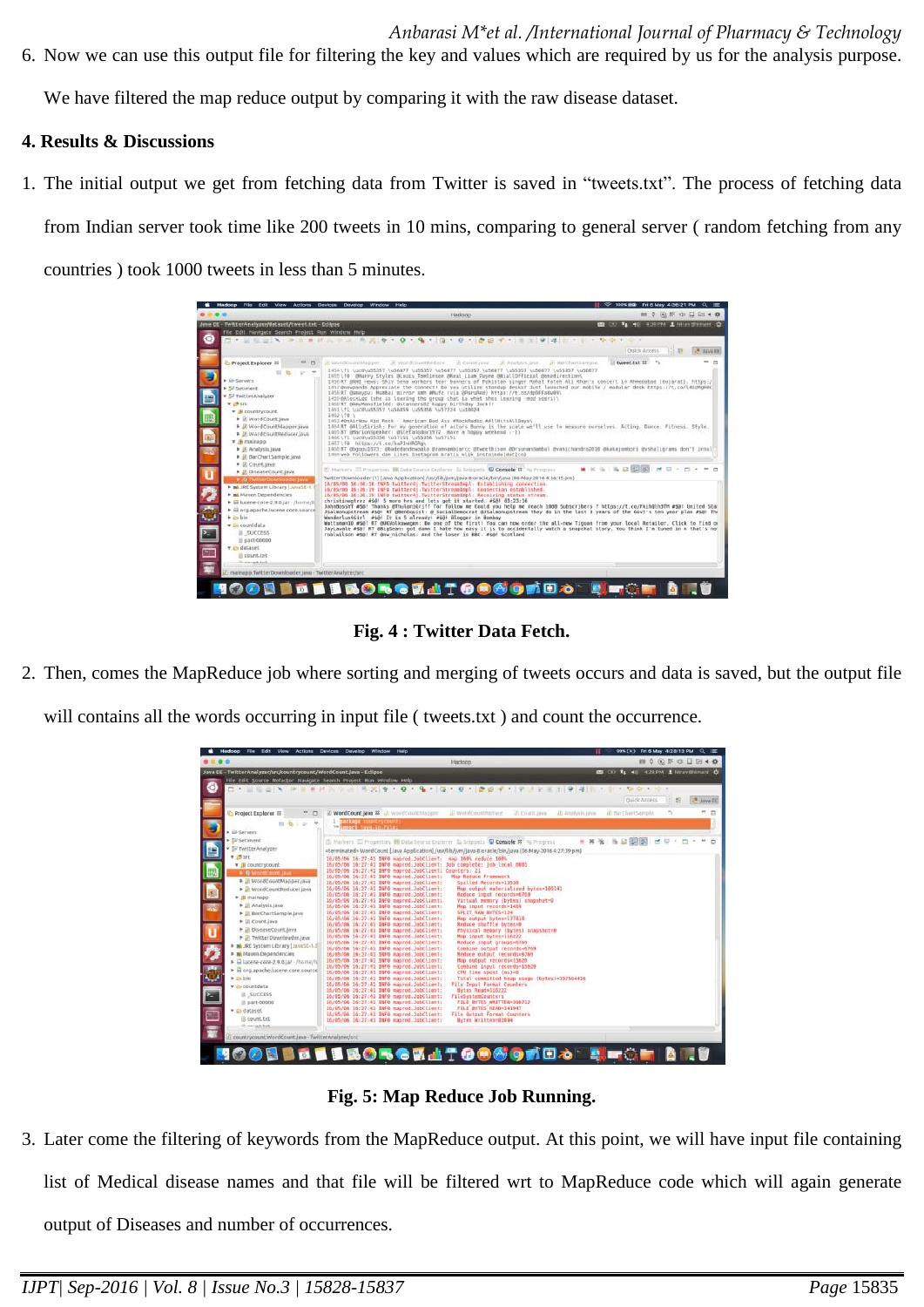*Anbarasi M\*et al. /International Journal of Pharmacy & Technology* 

| File Edit Source Refactor Navigate Search Project Ron Window Help         | <b>PER SOLO AND A REAL PROPERTY AND A REAL PROPERTY AND A REAL PROPERTY AND A REAL PROPERTY AND A REAL PROPERTY AND</b><br>$0.410 - 1.400 + 0.40$<br>2 2 1 2 3 3 3 3 |
|---------------------------------------------------------------------------|----------------------------------------------------------------------------------------------------------------------------------------------------------------------|
|                                                                           | Quick Access<br>33 Bayer <sup>8</sup>                                                                                                                                |
| Project Explorer III<br>ь                                                 | $-20$<br>It wordcount java \$\$ It wordcount Mapper<br>- III. World Count Bedure<br>U. Count Java.<br>(D. Amelysticiaus)<br>III BarchartSample                       |
| 白福山                                                                       | pockage <i>rountrycount</i> ,<br>mort lays is Film                                                                                                                   |
| <b>B.</b> Wh Servers                                                      |                                                                                                                                                                      |
| + Sil Settiment<br><b>v Jul</b> Twitter Analyzer                          | - x %   % D   5750<br>被回 4 四十<br>E Mackers E Properties BI Data Source Explorer & Anippets C Console II ~ Frogress                                                   |
| w imarc.                                                                  | HAAG LICE<br>conead,                                                                                                                                                 |
| <b>W</b> countrycount                                                     | Head Lice<br>==heading 1                                                                                                                                             |
| F (ii) WordCount.java                                                     | maheart<br>Heart failure<br>Heart failure<br>usheart.                                                                                                                |
| > Ill WordCountMapper.java                                                | == heartbreaking<br>Heart failure                                                                                                                                    |
| > III WordCountReducer.java                                               | ==heariedly.<br>Heart failure<br>Heart failure<br>wahearts,                                                                                                          |
| w III mainapp                                                             | Heart Tailure<br><b>HHbmartsmrm</b>                                                                                                                                  |
| E Ji) Analysis Java                                                       | Heat Stroke<br>==heat<br>$r$ antes<br>Heat Stroke                                                                                                                    |
| F JE BarChartSampleJava                                                   | suheathrow<br><b>Heat Stroke</b>                                                                                                                                     |
| Count.java                                                                | mehnels:<br>Heel Pain                                                                                                                                                |
| > & DiseaseCount Java                                                     | ==hyderabad<br><b>Bad Breath</b><br>F1u<br><i>esinfluence</i>                                                                                                        |
| > II TwitterDownloader.java                                               | ==influencer<br>FLu                                                                                                                                                  |
| F mi JRE System Library [JavaSE-1.                                        | == islamabad<br><b>Bad Breath</b><br>Heart failure<br>n=kindheartedness!!                                                                                            |
| » ml Mayen Dependencies                                                   | Body dysmorphic disorder<br>winnobody                                                                                                                                |
| F in lucene core-2.9.0.jar - /home/h<br>> B org.apache.lucene.core.source | Heel Pain<br>**pain<br>Heel Paln<br>--paint                                                                                                                          |
| # ilm bin                                                                 | supanchsheel<br>Heel Pain                                                                                                                                            |
| · Ze countdata                                                            | Antisocial personality disorder<br>==personality.<br>megalice 3<br><b>Head Lice</b>                                                                                  |
| <b>B</b> success                                                          | <i>mmgroblems</i><br>Eye Problems                                                                                                                                    |
| Digit 00000                                                               | weshiv<br>-1<br><b>HIV</b>                                                                                                                                           |
|                                                                           | Heat Stroke<br>==iheaters<br>Eating Disorders<br>metreating                                                                                                          |
| w di-dataset                                                              | ==wholeheartedly;}<br>Heart failure                                                                                                                                  |
| <b>B</b> count.txt                                                        |                                                                                                                                                                      |

**Fig. 6: Disease Output File.**

4. All the Filtered output will be count the occurrences of diseases and group everything.

|                                                                                                                                                                                                                                                                                                                                                                                                                                                                                                                                                                                                  | Java EE - Twitter Analyser Alataset Acount. Lit - Exlipse                                                                                                                                                                                                                                                                                                                                                                                                                                                                                                   |                                 |                                                       |
|--------------------------------------------------------------------------------------------------------------------------------------------------------------------------------------------------------------------------------------------------------------------------------------------------------------------------------------------------------------------------------------------------------------------------------------------------------------------------------------------------------------------------------------------------------------------------------------------------|-------------------------------------------------------------------------------------------------------------------------------------------------------------------------------------------------------------------------------------------------------------------------------------------------------------------------------------------------------------------------------------------------------------------------------------------------------------------------------------------------------------------------------------------------------------|---------------------------------|-------------------------------------------------------|
| $\sim$                                                                                                                                                                                                                                                                                                                                                                                                                                                                                                                                                                                           | File Edit Navigate Search Project Bun Window Help<br>and the six in N. C. and the six and six and six                                                                                                                                                                                                                                                                                                                                                                                                                                                       | $= 1.6 + 0.4 + 0.4 + 0.4 + 0.4$ | <b>100 CAP #4 40 GUIDEA &amp; NICHO INTERNATE CO.</b> |
|                                                                                                                                                                                                                                                                                                                                                                                                                                                                                                                                                                                                  |                                                                                                                                                                                                                                                                                                                                                                                                                                                                                                                                                             |                                 | Quick Arewes [11]<br><b>III</b> Furtherman            |
| <b>Project Explorer III</b><br><b>MI 23</b><br>P. BY MISCHIER/HEINVARTE/VAR BUSINESSES<br><b>k</b> lin-bin<br>w ga countstata<br>in success<br>ill part-00000<br>w ils dataset<br><b>B</b> countries<br>ili count.txt-<br>ill dis.bet<br>ili diseasas ta t<br>iii) disease txt-<br>Illi tweet.txt<br>III tweet.tet-<br>ili Iweets.tat<br>$E = 100$<br><b>F ED BURENE</b><br>$F$ Dy authorit 12<br>* gis Reinotetystems fempfiles<br># lin-terget<br>h in twitter seuffer<br>Ill count tat<br>Il fucene-core-2.9.0.jar<br>Ill org.apache.lucene.core.source<br>iai poorre.serret<br>IE tweets.txt | (B) Diseases Down James<br>(i) issues that we<br>UI disease tyt-<br>U. Olk Feb.<br>LAntisscial personality disorder, 1<br>2Attention deficit hyperactivity disorder, 1<br>3 Bad Breath, 16<br>ABladder canter, 2<br>i Body skismarphic sitsorder, 12<br><b>SBrain Concer.5</b><br>THeart Fallure, 12<br><i><b>SCradle cap.18</b></i><br>9.Irritant diaper dermstitis.l<br>10 Denoy syndrome, 11<br>11 Drug Abuse, 1<br>12 Eating Oliecders 4<br>11Eye Problems.b<br>10010.4<br>in Head Lice.14<br>lo Heat Stroke. N<br>17 Hool Pain.5<br>IS HIV.5<br>39.753 | $\cdots$<br>Count tet III       |                                                       |
|                                                                                                                                                                                                                                                                                                                                                                                                                                                                                                                                                                                                  | E Markers El Properties White Souths Explorer In Shippets ID Console II Hi Programs<br><terminated> Aralysis [Java Application] /usr/lib/jwn/java @-oracle/bin/java (03-May-2016 10:56:25 am)</terminated>                                                                                                                                                                                                                                                                                                                                                  | ■ W 後   当 記 提   图   时           |                                                       |

**Fig. 7: Disease Count Filtered.**

5. At the end, the output file is generated to Bar graph to visualise the output in more sensible way. This will provide more insight of data being tweeted on Twitter. The output graph and previous step output can be used in further Sentimental Data Analysis.



**Fig. 8: Bar Graph India.**

## **5. Conclusion**

The paper has been very challenging at each stages. Each stages have different problems which need to be overcome.

We specify the country and data being being fetched is processed later to generate output. The output received in Bar